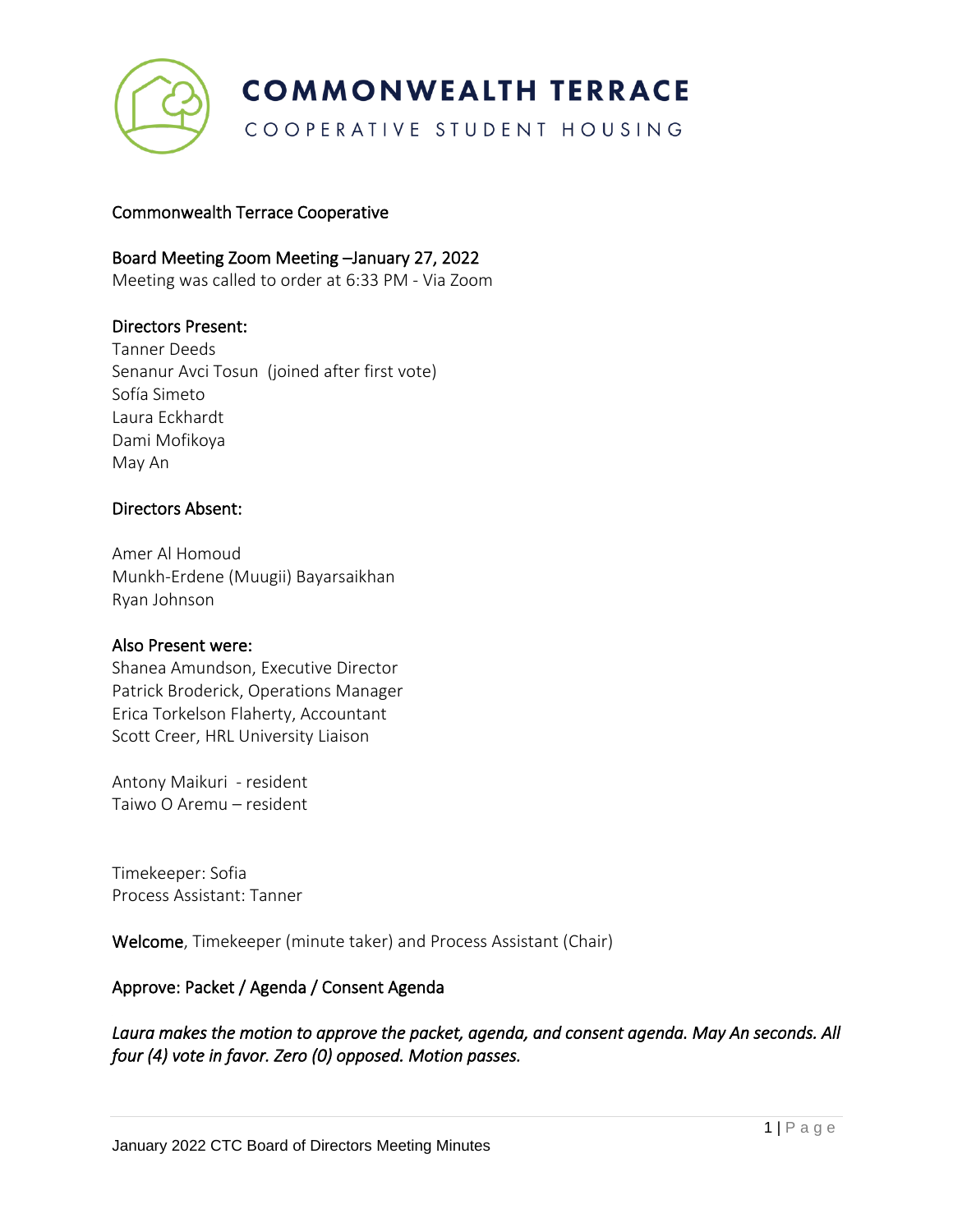**COMMONWEALTH TERRACE** 

## COOPERATIVE STUDENT HOUSING

### University Project Updates – Scott Creer/HRL

- Results from the Graduate Students Survey. Survey sent during Fall to 15000, and had 2300 responds. Does not include CTC, CSCC satisfaction survey results.
	- o Most students rent a unit (58 %) and near 8% rent a unit at CTC or CSCC.
	- o 48 % rent a large apartment facility (CTC fall into that category).
	- o How did they find their rental: majority word-to mouth through other students and apartment search sites or search engines.
	- o Why not CTC or CSCC although being eligible? No availability, other previous arrangements made, location not preferred, waiting list.
	- o Off campus market: 2 bedroom apartments preferred specially shared by 2 students.
	- o Where they are renting: preferred zip code that for Minneapolis campus.
	- o Students with children approx. 9.35% of respondents, from those, around 17% live at CTC/CSCC.
	- o International students rent a bed space vs a unit comped to domestics and rent at CTC/CSCC at higher levels.
	- o Will results of this survey have an impact on University plans for CTC? (e.g: onebedroom apartments being preferred and those buildings at CTC planned to be demolished. It´s mostly a matter of costs, one-bedroom buildings at CTC have aged beyond their useful life. New one bedroom apartment would be more expensive (based on market costs) so the option of sharing a 2-bedroom apartment would probably be preferred. Data from the survey is not really impact CTC future plans although a conversations about microunits might be needed in the future.
	- o Short term use of this data: compile information for incoming students that will be offered as a guidebook with digested inf. Each college will get adjusted data. CTC and CSCC will be prominently featured in those guidebooks.
- Results from Satisfaction Survey for CTC also available.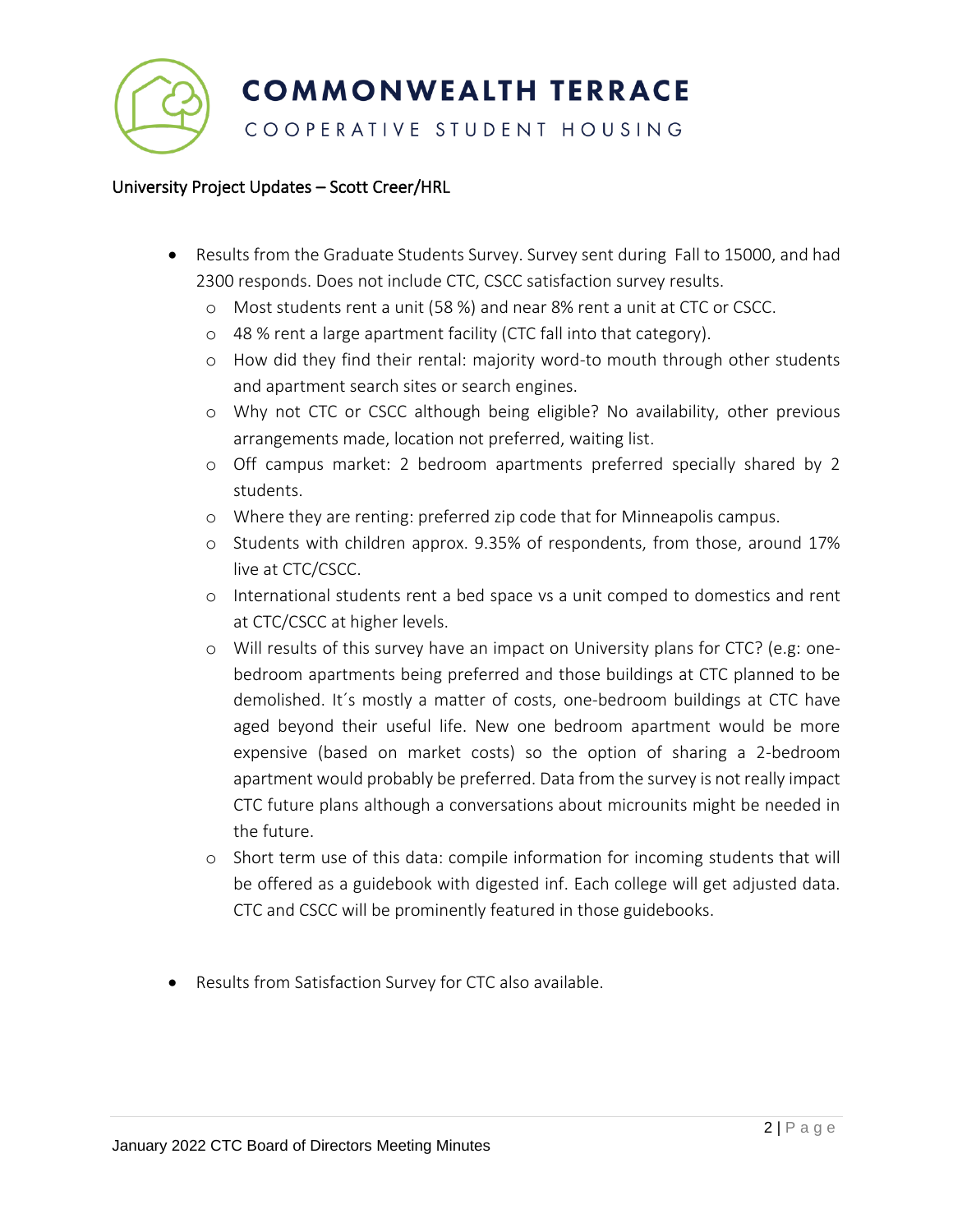

### Community Voices

- Potential new board member (candidate): Taiwo O Aremu
- Antony Maikuri resident. Wanted to shrae some thought on our community and community life.
- 1. Conflict resolution committee During pandemic some conflict situations (normal for community life) but many times residents have asked if there is a committee that can mediate the conflict among them and help finding solutions.
- 2. Appreciation/Award for residents that are highly committed to the community and help to keep it as an inclusive and respectful community. Recognition for maybe 2-3 people within the community that have shown to have and enhance that spirit.
- 3. Importance of a training (in person or online) for new residents on how to engage to their neighbors, respect community partners and keep community values.
- Pandemic has enlarged some gaps in communal living but there is hope in that we will be able to improve several of those gaps.

### FY22-23 Proposed Operating Budget + Fee Schedule Discussion

- Few doubts on specific parts of the budget answered.
- The Finance Committee voted to recommend approval of the proposed FY22-23 Operations Budget + Fee Schedule. This proposed budget reflects a range of 2.75-3.25% rent increase across all unit types.
- A simpler explanation of the increasing rent scaled-based will be probably good to have to present to the community.

#### *Laura makes the motion to approve the FY22-23 Proposed Operating Budget + Fee Schedule as proposed by the Finance Committee, Sena seconds. All five (5), vote in favor. Zero (0) opposed. Motion passes.*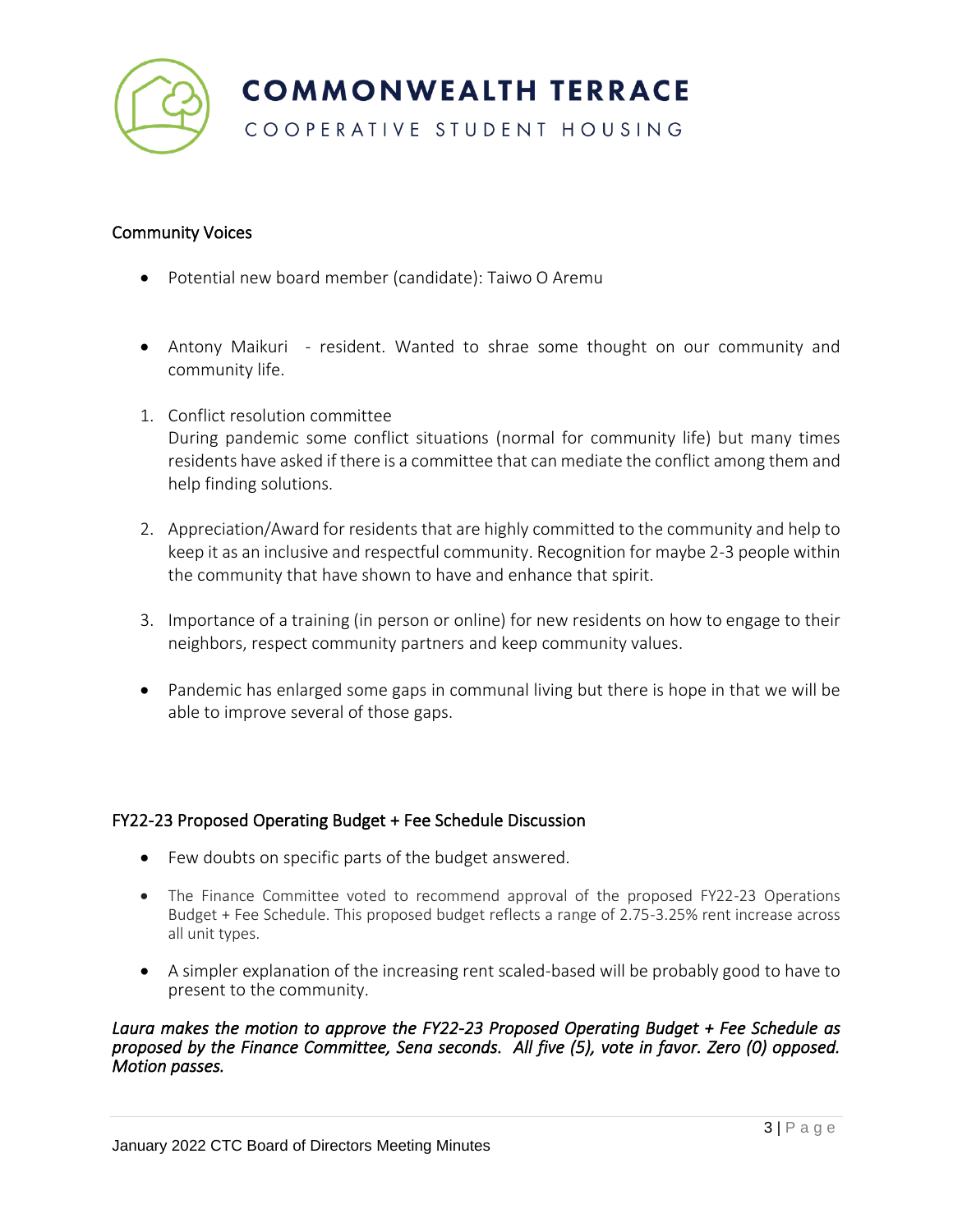

# Informal discussion – Executive committee – updates/suggested future agenda items – policies, future issues, events, community concerns etc.

• "Snow blower incident" – someone blowing away snow at between 2-3 am. Is that normal? Cleaning and plowing will happen in the middle of the night to keep up with a storm to avoid potential fall slips and because it is part of our requirements and must be done in a timely manner. Management will check with UMN Landcare, our provider. Also, worth highlighting that this year Landcare are doing amazing job.

Good idea to communicate how snow removal looks like here in MN. Maybe adding to the winter newsletter.

- Some residents parking cars in the middle of the road? Next to the office?
- No updates from committees other than finances

### House Keeping:

1. Assign Board Corner Terrace Times – April 2022

Tanner & Ryan

- 2. Annual Members Meeting –April 28, 2022
- Thoughts?, Modality?
- It would be easier if all Board member are together in the same room, to avoid lags between transition, etc.
- Hybrid modality with limited attendance + on-line option could be a good solution.